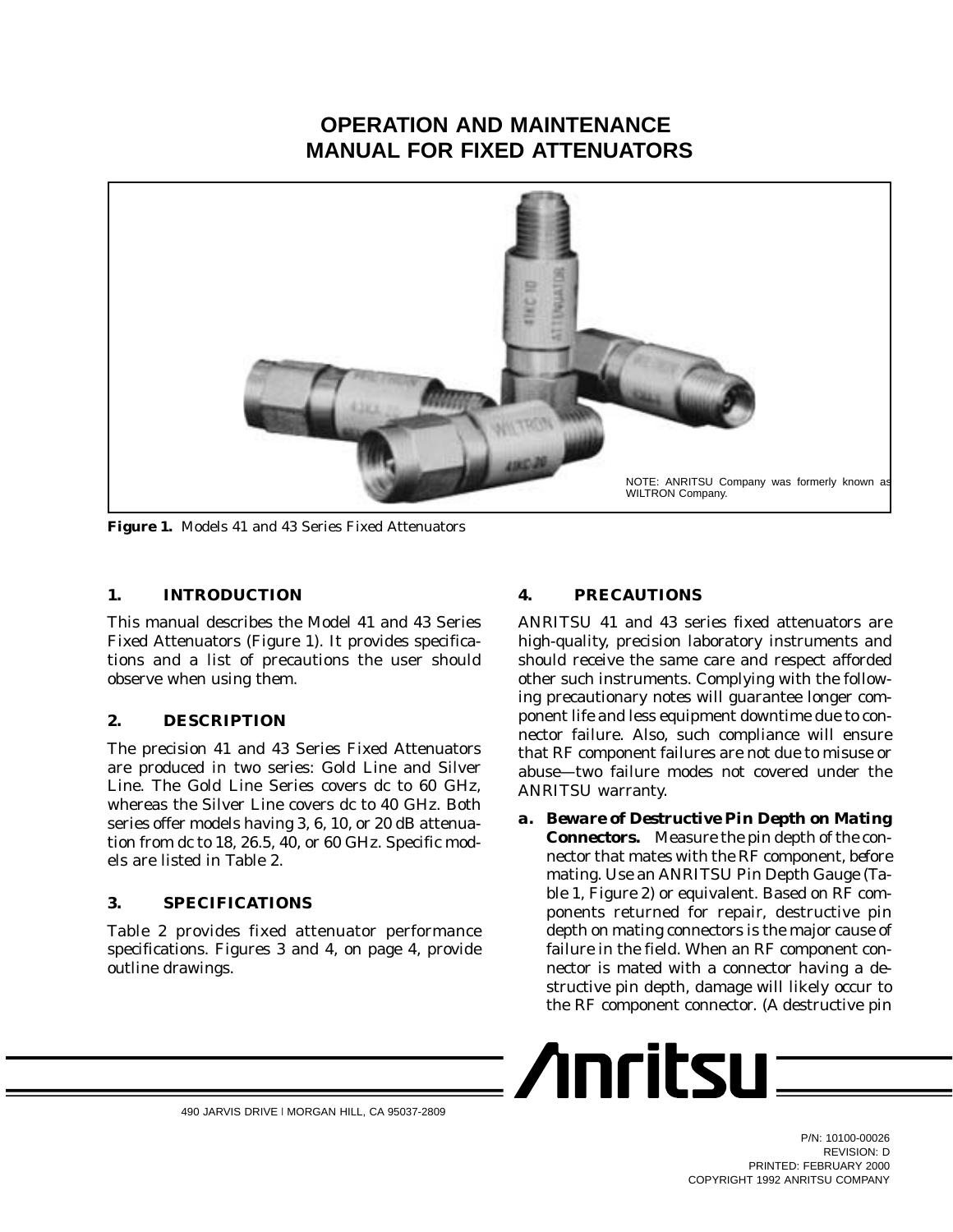

**Figure 2.** Pin Depth Gauge

**Table 1.** Available Gauging Sets

| Model     | <b>Connector Type</b> | <b>Gauging Set Model</b> |
|-----------|-----------------------|--------------------------|
| 41 V-X    |                       | None                     |
| 41/43KX-X |                       | $01 - 162$               |

depth has a center pin that is too long in respect to the connector's reference plane.)

The center pin on an RF component connector has a precision tolerance measured in mils (1/1000 inch), whereas connectors on test devices that mate with RF components may not be precision types. Their pins may not have the proper depth. *They must be measured before mating to ensure suitability.* When gauging pin depth, if the test device connector measures out of tolerance in the "+" region, the center pin is too long. Mating under this condition will likely damage the RF component connector. On the other hand, if the test device connector measures out of tolerance in the "-" region, the center pin is too short. While this will not cause any damage, it will result in a poor connection and a consequent degradation in performance.

The pin depth for all fixed attenuator models ranges from 0.000 to –0.003.

*b.* Avoid Over Torquing Connectors. O ver torquing connectors is destructive; it may damage the mating surface of the outer conductor. This can change the pin depth and may damage the center pin. *Never* use pliers to tighten connectors.

*c. Avoid Mechanical Shock.* RF components are designed to withstand years of normal bench handling. However, do not drop or otherwise treat them roughly. They are laboratory-quality devices and, like other such devices, require careful handling. Some fixed attenuators are shipped from the factory in sturdy, wooden boxes containing foam padding. These boxes should be used to store the attenuator when it is not in use.

#### *d. Keep Fixed Attenuator Connectors Clean.*

The precise geometry that makes the RF component's high performance possible can be easily disturbed by dirt and other contamination adhering to connector interfaces. When not in use, keep the connectors covered. Refer to paragraph 5 for cleaning instructions.

#### **5. MAINTENANCE**

ANRITSU recommends that no maintenance other than cleaning be attempted by the customer. The fixed attenuator should be returned to ANRITSU for repair and/or service when needed.

The traditional method of cleaning K Connectors with a cotton swab and alcohol can break the male connector pin on the precision connectors. The reason: the cotton swab has a larger diameter than the connector (that is, the area between the coupling nut wall and the center pin.)

We still recommend using a cotton swab; however, you need to trim the swab before cleaning the outer conductor mating service. TAKE CARE TO NOT BUMP THE CENTER OUTER CONDUCTOR.

Some precautions to follow when using the fixed attenuators:

> Use either the finger saver that has been provided with the attenuator or use a 5 inch-pound torque wrench when connecting to other devices. No other tools are recommended.

> Always spin the coupling nut to tighten connections. Spinning the connector body causes premature wear to the connector interface.

> Do not disturb the connector center pin. Improper use (see above) of a cotton swab or other such probe to clean the inner connector may cause the center conductor to hinge on its bead and weaken or shear the internal connection.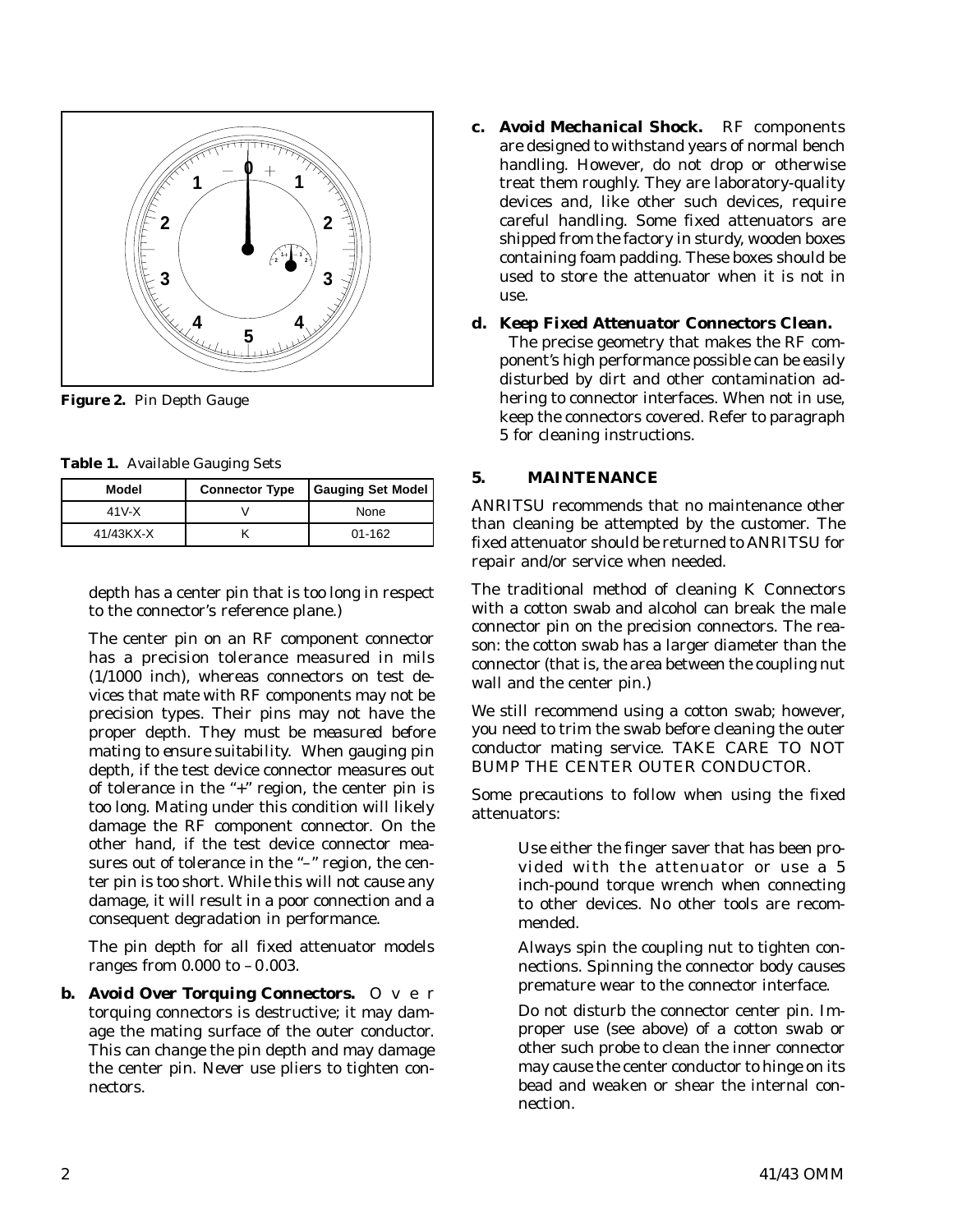**Impedance:** 50Ω **Power Rating (average):** 2 watt at 20°C; 1 watt at 85°C **Temperature Coefficient:** 0.001 dB/dB/°C

**Connectors:** *V Connector*, male and female, compatible with 2.4 mm;

*K Connector*, male and female, compatible with SMA and APC–3.5

**Material:** Passivated stainless steel housing **Length:** 28.8 mm  $(1.135 \text{ in.}) (0.5 (0.020 \text{ in.})$ **Diameter:** 8 mm (0.312 in.) **Weight:** 8 g (0.28 oz.) **Temperature Range:** *Operating:* –55°C to +85°C *Nonoperating:* –55°C to +125°C **Outline Drawings:** Figures 2 and 3 provide outline drawings for the 41K/43K Series and 41V Series, respectively.

|              | <b>Attenuation</b>            | <b>Attenuation Accuracy*</b> |                    |                                 |                          | <b>SWR</b>          |                  |                    |                    |                  |
|--------------|-------------------------------|------------------------------|--------------------|---------------------------------|--------------------------|---------------------|------------------|--------------------|--------------------|------------------|
| <b>Model</b> | (dB)                          | $DC-18$<br>GHz               | $18 - 26.5$<br>GHz | $26.5 - 40$<br>GHz              | $40 - 60$<br>GHz         | <b>DC-12</b><br>GHz | $12 - 18$<br>GHz | $18 - 26.5$<br>GHz | $26.5 - 40$<br>GHz | $40 - 60$<br>GHz |
|              |                               |                              |                    | Frequency Range: DC to 60 GHz   |                          |                     |                  |                    |                    |                  |
| $41V-3$      | 3                             | ±0.5                         | ±0.6               | ±0.9                            | ±1.20                    | 1.15                | 1.20             | 1.30               | 1.50               | 1.90             |
| $41V-6$      | 6                             | ±0.5                         | ±0.6               | ±0.9                            | ±1.20                    | 1.15                | 1.20             | 1.25               | 1.40               | 1.70             |
| 41V-10       | 10                            | ±0.5                         | ±0.6               | ±0.9                            | ±1.20                    | 1.15                | 1.20             | 1.25               | 1.40               | 1.70             |
| 41V-20       | 20                            | ±0.5                         | ±0.6               | ±0.9                            | ±1.20                    | 1.15                | 1.20             | 1.25               | 1.40               | 1.70             |
|              | Frequency Range: DC to 40 GHz |                              |                    |                                 |                          |                     |                  |                    |                    |                  |
| 41KC-3       | 3                             | ±0.4                         | ±0.5               | ±0.8                            |                          | 1.10                | 1.15             | 1.23               | 1.42               |                  |
| 41KC-6       | 6                             | ±0.4                         | ±0.5               | ±0.8                            | —                        | 1.10                | 1.15             | 1.18               | 1.28               |                  |
| 41KC-10      | 10                            | ±0.4                         | ±0.5               | ±0.8                            | $\overline{\phantom{0}}$ | 1.10                | 1.15             | 1.18               | 1.28               |                  |
| 41KC-20      | 20                            | ±0.4                         | ±0.5               | ±0.8                            |                          | 1.10                | 1.15             | 1.18               | 1.28               |                  |
|              |                               |                              |                    | Frequency Range: DC to 26.5 GHz |                          |                     |                  |                    |                    |                  |
| 41KB-3       | 3                             | ±0.4                         | ±0.5               |                                 |                          | 1.10                | 1.15             | 1.23               |                    |                  |
| 41KB-6       | 6                             | ±0.4                         | ±0.5               |                                 |                          | 1.10                | 1.15             | 1.18               |                    |                  |
| 41KB-10      | 10                            | ±0.4                         | ±0.5               |                                 | -                        | 1.10                | 1.15             | 1.18               |                    |                  |
| 41KB-20      | 20                            | ±0.4                         | ±0.5               |                                 |                          | 1.10                | 1.15             | 1.18               |                    |                  |
|              |                               |                              |                    | Frequency Range: DC to 18 GHz   |                          |                     |                  |                    |                    |                  |
| 41KA-3       | 3                             | ±0.4                         |                    |                                 |                          | 1.10                | 1.15             |                    |                    |                  |
| 41KA-6       | 6                             | ±0.4                         |                    |                                 | —                        | 1.10                | 1.15             |                    |                    |                  |
| 41KA-10      | 10                            | ±0.4                         | -                  |                                 | -                        | 1.10                | 1.15             |                    |                    |                  |
| 41KA-20      | 20                            | ±0.4                         |                    |                                 |                          | 1.10                | 1.15             |                    |                    |                  |

## *Gold Line Models*